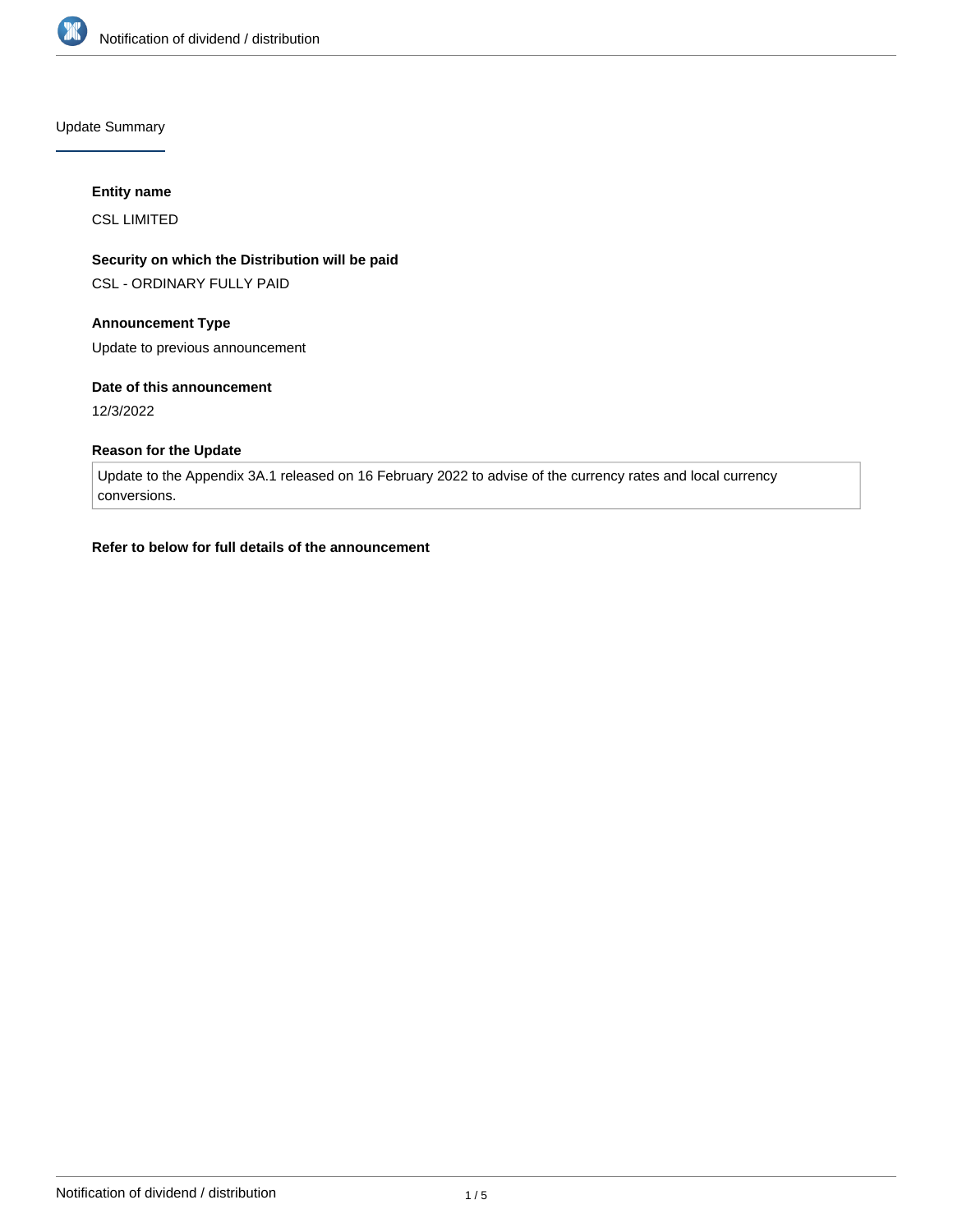

Announcement Details

Part 1 - Entity and announcement details

### **1.1 Name of +Entity**

CSL LIMITED

# **1.2 Registered Number Type ACN**

**Registration Number**

051588348

# **1.3 ASX issuer code**

**CSL** 

### **1.4 The announcement is**

Update/amendment to previous announcement

### **1.4a Reason for update to a previous announcement**

Update to the Appendix 3A.1 released on 16 February 2022 to advise of the currency rates and local currency conversions.

### **1.4b Date of previous announcement(s) to this update**

16/2/2022

#### **1.5 Date of this announcement**

12/3/2022

# **1.6 ASX +Security Code**

**CSL** 

### **ASX +Security Description**

ORDINARY FULLY PAID

Part 2A - All dividends/distributions basic details

## **2A.1 Type of dividend/distribution** Ordinary

# **2A.2 The Dividend/distribution:**

relates to a period of six months

# **2A.3 The dividend/distribution relates to the financial reporting or payment period ending ended/ending (date)** 31/12/2021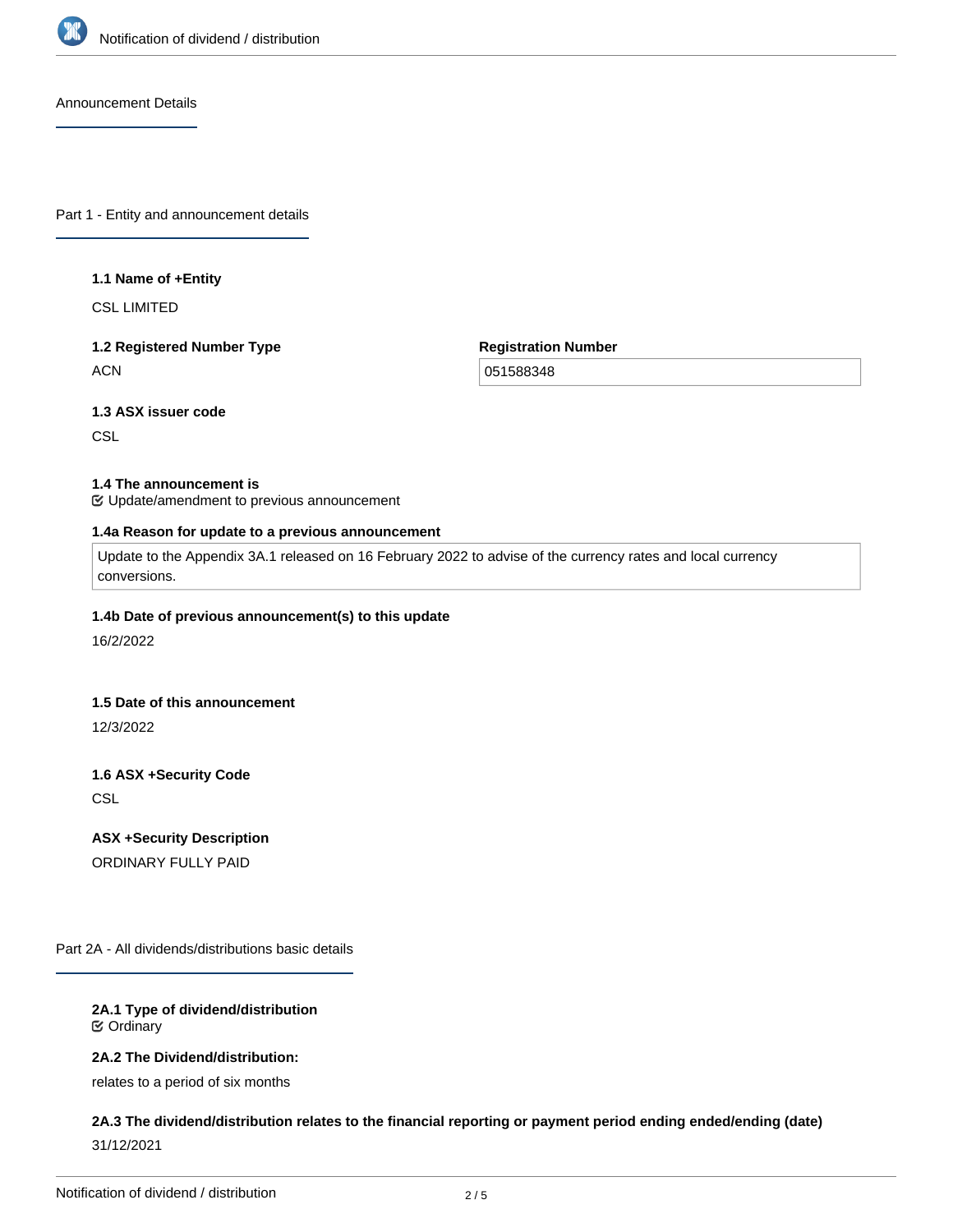# **2A.4 +Record Date**

8/3/2022

## **2A.5 Ex Date**

7/3/2022

## **2A.6 Payment Date**

6/4/2022

**2A.7 Are any of the below approvals required for the dividend/distribution before business day 0 of the timetable?**

- **Security holder approval**
- **Court approval**
- **Lodgement of court order with +ASIC**
- $\bullet$ **ACCC approval**
- $\bullet$ **FIRB approval**
- **Another approval/condition external to the entity required before business day 0 of the timetable for the**  $\bullet$ **dividend/distribution.**

No

**2A.8 Currency in which the dividend/distribution is made ("primary currency")**

USD - US Dollar

**2A.9 Total dividend/distribution payment amount per +security (in primary currency) for all dividends/distributions notified in this form**

USD 1.04000000

**2A.9a AUD equivalent to total dividend/distribution amount per +security**

AUD 1.42290300

**2A.9b If AUD equivalent not known, date for information Estimated or Actual? to be released** Actual

10/3/2022

**2A.9c FX rate (in format AUD 1.00 / primary currency rate): AUD**

AUD 1.00

**2A.10 Does the entity have arrangements relating to the currency in which the dividend/distribution is paid to securityholders that it wishes to disclose to the market?** Yes

**2A.11 Does the entity have a securities plan for dividends/distributions on this +security?** We have a Dividend/Distribution Reinvestment Plan (DRP)

**2A.11a If the +entity has a DRP, is the DRP applicable to this dividend/distribution?** No

**2A.12 Does the +entity have tax component information apart from franking?** No

**FX rate (in format AUD rate/primary currency rate)**

**Primary Currency rate** USD 0.73090012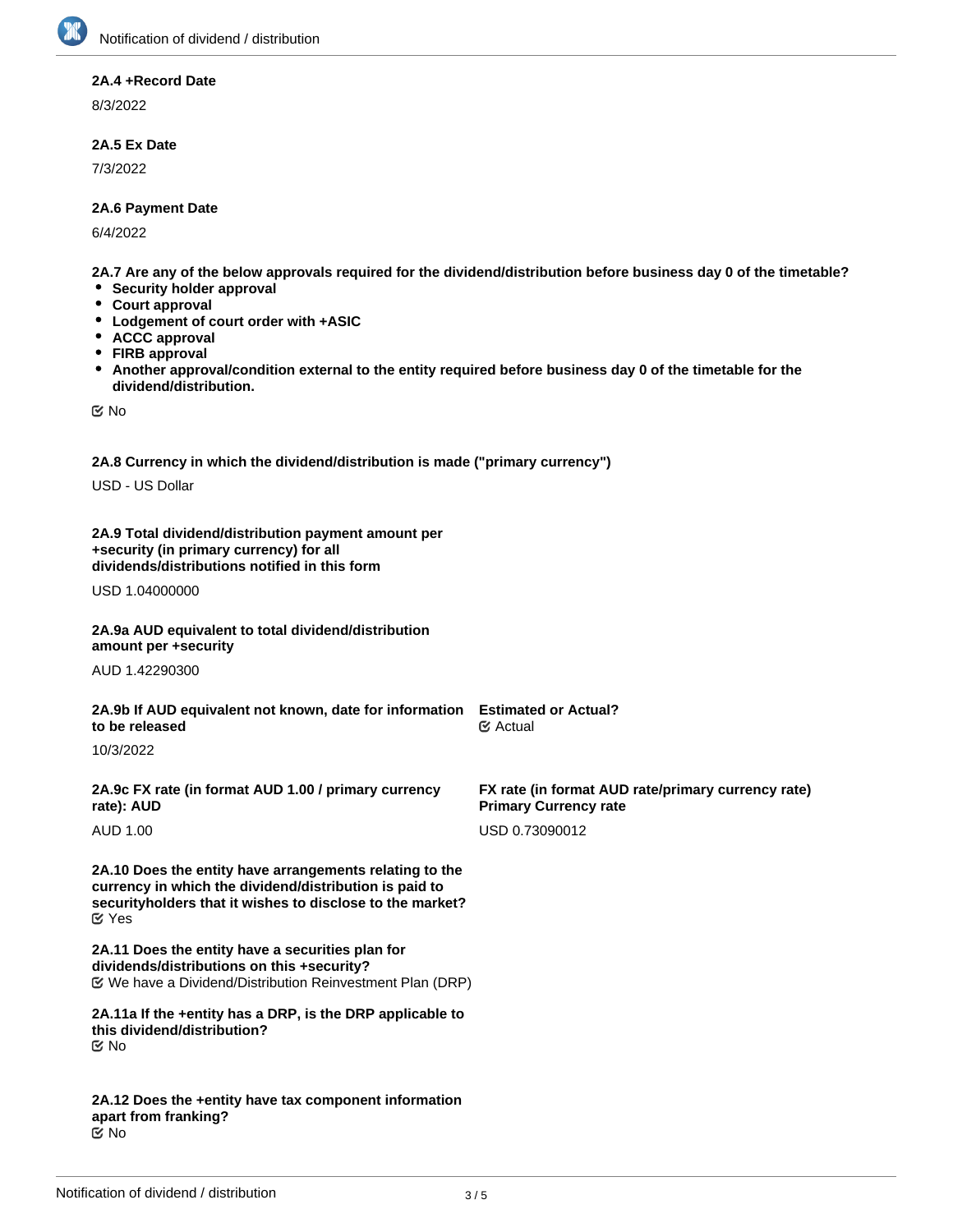

### Part 2B - Currency Information

**2B.1 Does the entity default to payment in certain currencies dependent upon certain attributes such as the banking instruction or registered address of the +securityholder? (For example NZD to residents of New Zealand and/or USD to residents of the U.S.A.).** Yes

### **2B.2 Please provide a description of your currency arrangements**

For shareholders with an Australian registered address, dividends will be paid in AUD. For shareholders with a New Zealand registered address, dividends will be paid in NZD. For all other shareholders, dividends will be paid in USD.

### **2B.2a Other currency/currencies in which the dividend/distribution will be paid:**

| Currency                 | Payment currency equivalent amount per security |
|--------------------------|-------------------------------------------------|
| AUD - Australian Dollar  | AUD 1.36817600                                  |
| NZD - New Zealand Dollar | NZD 1.46177500                                  |

### **2B.2b Please provide the exchange rates used for non-primary currency payments**

Using externally published reference rate (benchmark rates by the Central Bank) relevant to each domestic market.

**2B.2c If payment currency equivalent and exchange rates not known, date for information to be released** 10/3/2022

**2B.3 Can the securityholder choose to receive a currency different to the currency they would receive under the default arrangements?**

**Estimated or Actual?**

Actual

No

Part 3A - Ordinary dividend/distribution

| 3A.1 Is the ordinary dividend/distribution estimated at<br>this time?<br>় No | 3A.1a Ordinary dividend/distribution estimated amount<br>per +security<br><b>USD</b> |
|-------------------------------------------------------------------------------|--------------------------------------------------------------------------------------|
| 3A.1b Ordinary Dividend/distribution amount per<br>security                   |                                                                                      |
| USD 1.04000000                                                                |                                                                                      |
| 3A.2 Is the ordinary dividend/distribution franked?<br><b>Mo</b>              |                                                                                      |
| 3A.3 Percentage of ordinary dividend/distribution that is<br>franked          |                                                                                      |
| $0.0000\%$                                                                    |                                                                                      |
|                                                                               |                                                                                      |